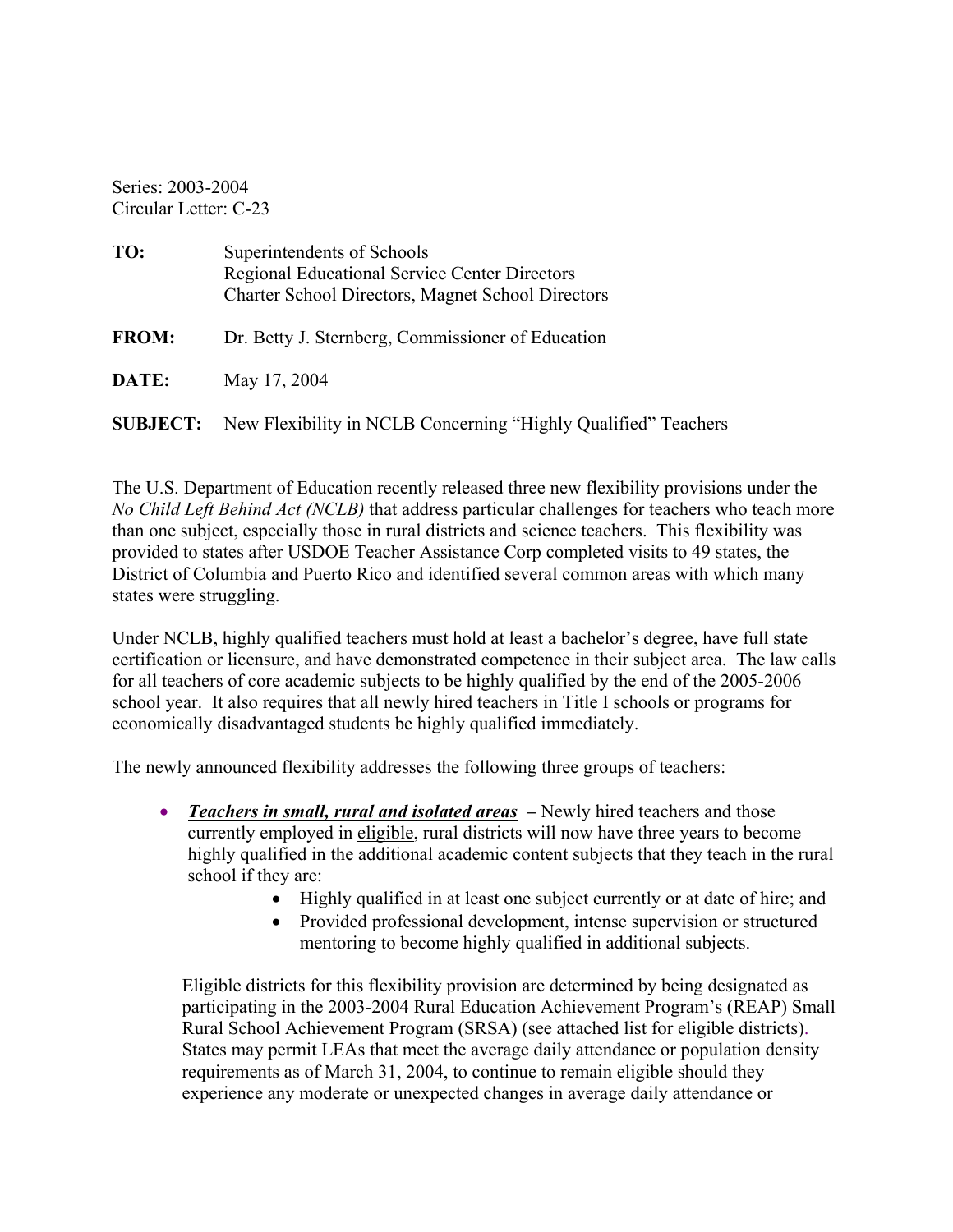population density. As long as districts continue to be defined as "rural" by school locale codes of 7 or 8, or as a government agency of the state, they will remain eligible.

- *Science Teachers* **–** States are allowed to rely on their own teacher certification requirements for science to determine areas in which teachers must have subject matter knowledge in order to be considered highly qualified under NCLB. Some states certify science teachers in the "broad field" of science, rather than the individual fields of science (such as physics, biology or chemistry). Because Connecticut's *Regulations Concerning State Educator Certificates, Permits and Authorizations* currently requires certification of science teachers by the individual fields in science, this flexibility provision does not apply to districts within Connecticut.
- *Current Multi-Subject Teachers* Current teachers do not have to return to school or take a test in every "core academic subject" to demonstrate that they meet highly qualified requirements. NCLB expressly defines "core academic subjects" as "English, reading or language arts, math, science, world languages, civics and government, economics, the arts, history, and geography." This definition includes elementary and middle school teachers, special education, TESOL, early childhood, remedial reading, gifted and talented and bilingual education teachers teaching these subjects. States may now streamline the evaluation process by developing one High Objective Uniform State Standard of Evaluation (HOUSSE) for current, multi-subject teachers to demonstrate that they are highly qualified in each of the subjects they teach (e.g., teachers certified in History/Social Studies can demonstrate that they have content area knowledge in economics, civics and government, history and geography in one HOUSSE evaluation process; they no longer need to be evaluated for each subject through a separate HOUSSE evaluation). Districts need to evaluate the subject matter competence, based on the *Common Core of Teaching,* using both foundational skills and competencies, and the discipline-based professional standards of teachers teaching core academic subjects.

Currently, the United States Congress, in the context of the Individuals with Disabilities Education Act (IDEA) reauthorization, is considering how the highly qualified teacher provisions of NCLB apply to special education teachers. Existing policy concerning special education teachers is to require only special education teachers who provide students with direct instruction in core academic subject areas to demonstrate that they are highly qualified under NCLB. Special education teachers who provide only consultation to highly qualified teachers in adapting curricula, using behavioral supports and interventions or selecting appropriate accommodations, are not required to demonstrate subject-matter competency.

If you have questions concerning this letter, please do not hesitate to contact Nancy Pugliese, Chief, Bureau of Educator Preparation, Certification, Support and Assessment, at (860) 713 6709 or by email at [nancy.pugliese@po.state.ct.us.](mailto:nancy.pugliese@po.state.ct.us)

BJS:nlp Attachment